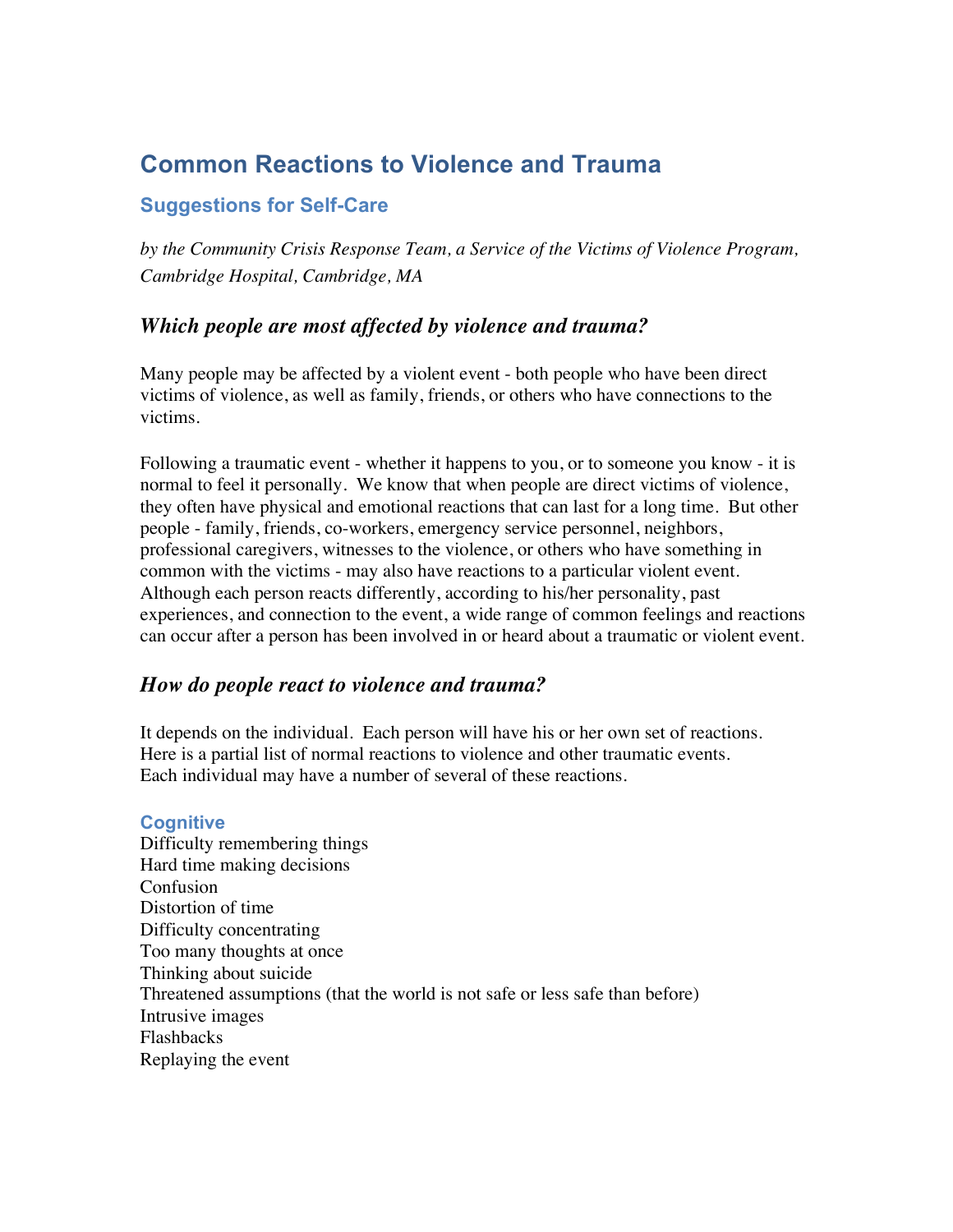### **Psychological**

Feeling helpless, hopeless or powerless Grief/numbness Dread/fear/safety concerns Guilt Dependency Feeling overwhelmed or vulnerable Feeling not yourself Triggering of prior trauma or losses Emotional rollercoaster **Nightmares** 

#### **Physical**

Fatigue/change in sleep habits Eating/appetite problems Stomach problems Vomiting/diarrhea Sweating, rapid pulse, chest pains Dizziness, headaches Back or neck pain Startle reactions Catch colds or flu

#### **Spiritual**

Loss of faith Spiritual doubts Withdrawal from church community Lapses in spiritual practice Despair Questioning old beliefs Sense of the world being changed, out of kilter

#### **Relational**

Withdrawing from, or clinging to, others Alienation from friends, family, co-workers who "don't understand" Breakdown in trust Changes in sexual activity False or distorted generalizations about others Doubts about relationships Alternately demanding or distant with others Irritability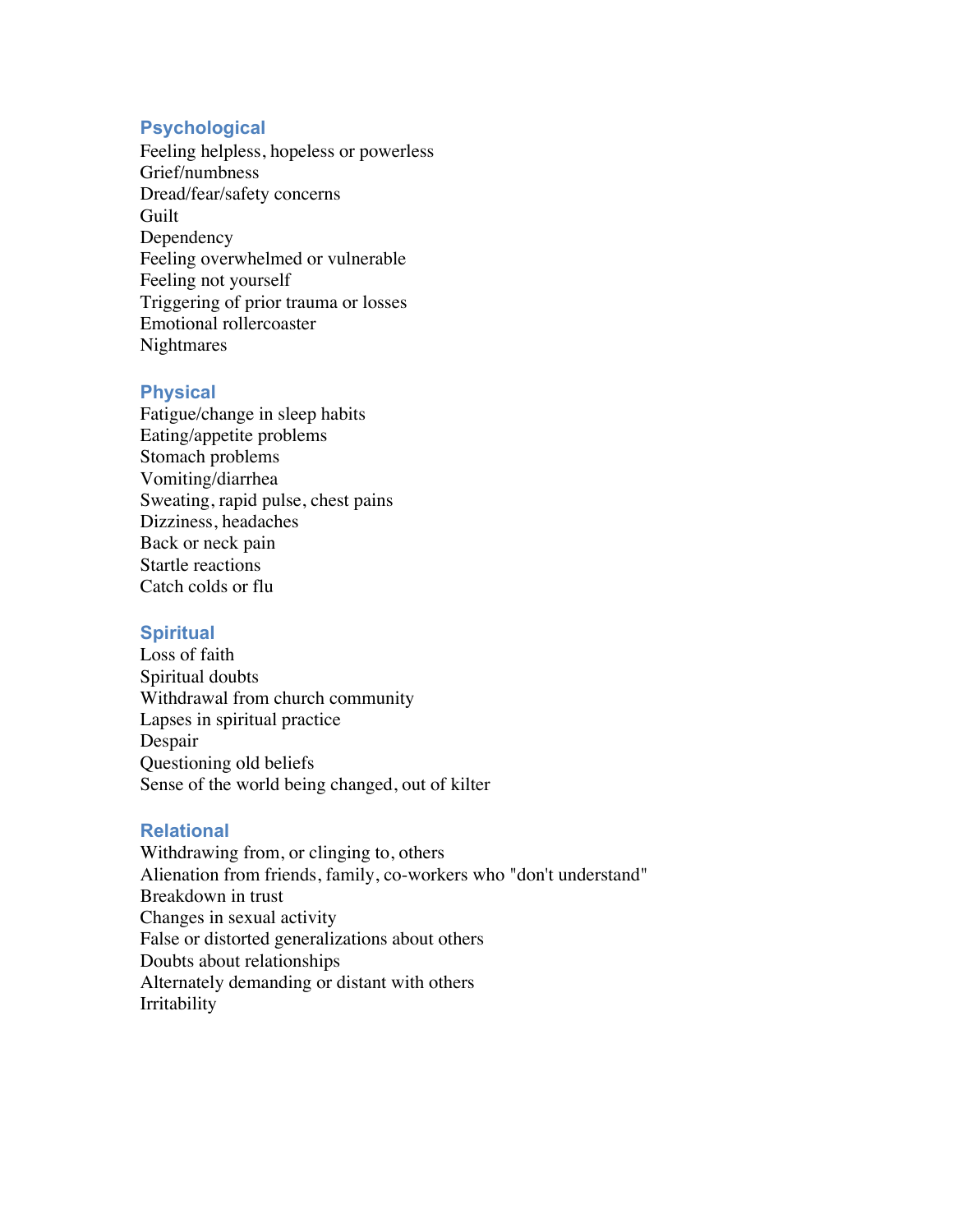## *What can you do to recover from trauma?*

Different strategies work for different people. In the aftermath of violence and other trauma, people sometimes find themselves at a loss for how to deal with their feelings and reactions. One of the most important things is to establish some kind of routine, even if it is temporary or differs from your usual one. Listed below are some specific strategies that can help speed your recovery from trauma.

#### **Strategy: Diet**

As best you can, try to eat regularly. You may be tempted to eat lots of sweets, soft drinks, or coffee. Sugar and caffeine can actually increase your overall stress level, so try to limit how much of these you use. Sometimes under extreme stress, people use more alcohol or other drugs than usual. Alcohol and drugs may postpone some feelings or reactions, but they can actually make them worse. Use common sense about what you put into your body at this particular stressful time.

#### **Strategy: Rest and Relaxation**

It is important to maintain a regular schedule that allows for adequate amounts of sleep and relaxing, stress reducing activities. If you know any formal relaxation techniques, such as meditation or deep breathing exercises, use them. Otherwise, use whatever strategies usually help you relax: listen to music, read, go to church, take a walk, play with your children.

## **Strategy: Physical Activity**

Exercise is one of the best ways of reducing stress. Although it may be difficult to find time for this, try to work it into your day. If you usually exercise, try working it back into your schedule. Walking is a great form of exercise. Be sure to check with your physician if you do not usually exercise. Encourage your children and yourself to play. It isn't just fun; it is a way for them and you to manage stress and anxious feelings.

#### **Strategy: Social Contacts**

Keeping contact with your family, friends, and co-workers and others who have gone through similar experiences, is another good strategy to reduce stress. You may sometimes want to be by yourself and that is fine. However, isolating yourself from those who know and care about you may make matters worse. Try to keep in contact as much as possible. Children, in particular, may need the attention and close physical contact of their parents and other caretakers.

## **Strategy: Support Systems**

Talking about your own reactions to violence does help, even though it can be difficult. It is important that you choose people who will really listen to how you feel. Supportive listeners may be friends, family, clergy, teachers, or self-help groups. They may also be professional counselors. Keep in mind that people benefit most from counseling when they want it.